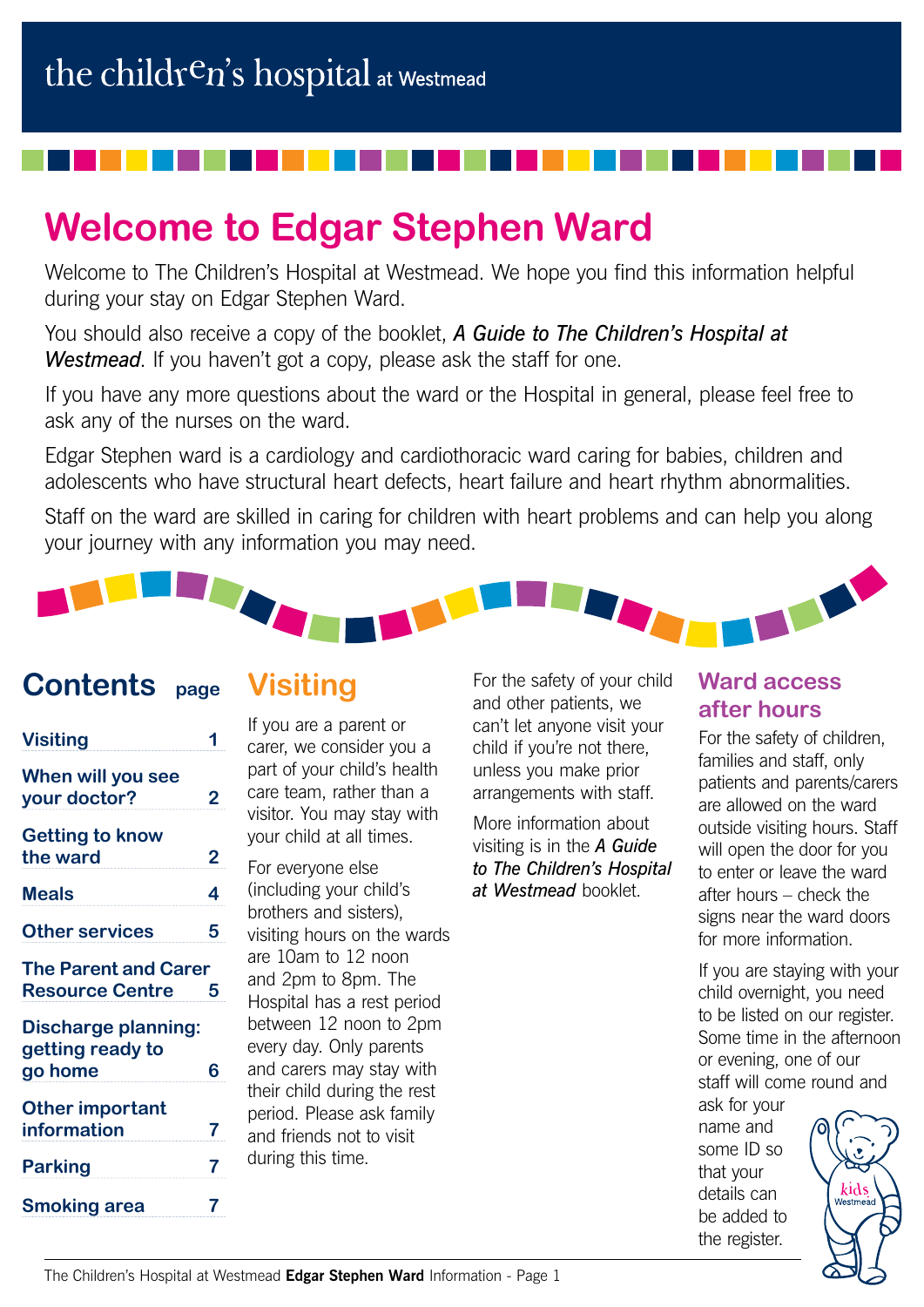## **When will you see your doctor?**

Your doctor will see your child every day, but there is usually no set time. Please let your nurse or the ward clerk know if you are leaving the ward, so they can get in touch with you if your doctor comes in to see your child.

The resident or registrar (junior doctors) in your child's medical or surgical team will let your child's consultant know that you are in Hospital. Often, your child is seen by the resident or registrar, rather than the consultant, but they will be reporting to the consultant. In most cases, junior doctors and the nursing staff will provide most of your child's day-today contact and care.

A *resident* is the most junior member of the medical team. They have practiced medicine under close supervision in an adult hospital for at least two years before working at this Hospital.

A *registrar* is a doctor who is training to become either a paediatrician or a surgeon.

A *consultant* is a specialist in a particular area of medicine, e.g. renal medicine (related to the kidneys and bladder) or ophthalmology (eyes). All consultants are responsible for teaching and supervising our junior doctors.

## **Getting to know the ward**

The nurse who admits your child to the ward will show you and your child around the ward. This will help you become familiar with the ward and know where everything is. If this doesn't happen, please speak to a member of staff.

Our Volunteers can take you for a walk to show you the rest of the Hospital, if you would like. Please ask a member of staff to arrange this for you.

### **Care boundaries**

As a member of your child's health care team, we strongly encourage you to be actively involved in your child's care and in decisions for their future care. However, *it is very important that you provide care for your child only*. Please speak with a nurse if you have concerns for another child.

### **Safety**

Keeping your hands clean is the single best way to prevent the spread of infections in the Hospital and at home. Please wash your hands before and after touching, feeding and changing your child and ask your visitors to do the same. Also, if friends or family are unwell, please ask them not to visit.

Please feel free to ask staff caring for your child if they have washed their hands when they enter your child's room.

For more information on reducing infection, ask staff for a copy of the brochure for kids, parents and families, called 'Stopping the spread of germs'.

Patients and carers must not share beds with patients. It is not safe to put your child into your chair bed with you and patient beds are not designed for adults.

Please always put your child to sleep in their bed where we can safely care for them.

Very small objects or toys must be kept out of reach of our smaller patients. Please make sure these items are securely out of reach at all times.

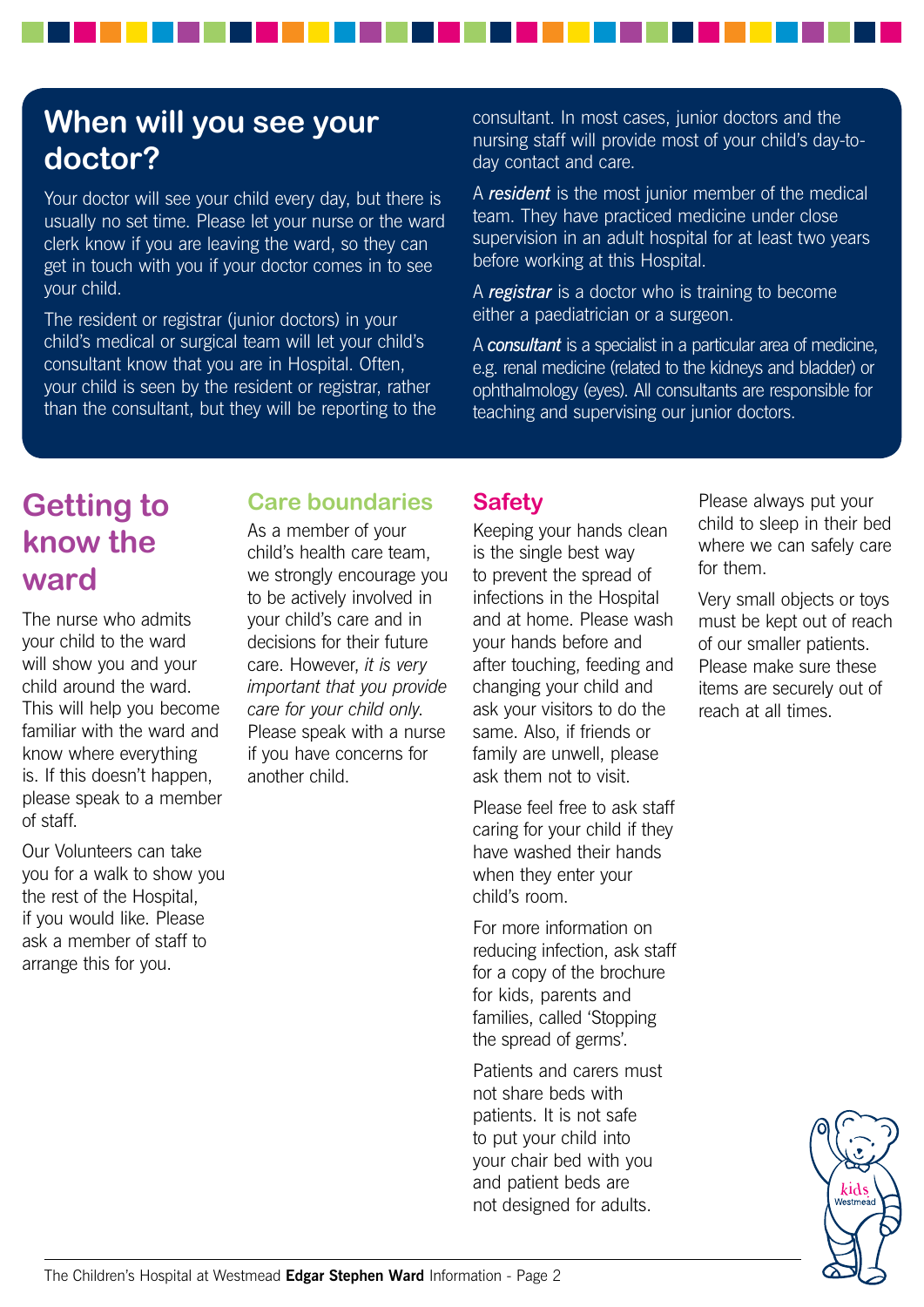#### **Security**

Please try to keep valuable items at home, if possible. If you do have valuable items with you, including your mobile phone, jewellery, cameras or money, please keep them safe at all times.

#### **The ward kitchen**

The ward kitchen is a child-free space. Parents/carers may use the kitchen to heat up meals.

To prevent children from getting burnt, no hot drinks or boiling water are allowed in patient areas.

#### **Showers and toilets**

Most wards have shower and toilet facilities in the parent lounge which can be used by parents and carers at any time. We will provide you with clean towels and you can buy toiletries from the vending machines around the Hospital if you need them. Please don't use the children's bathrooms.

#### **Parent Lounge**

There is a parent lounge on most wards. This is a child-free space where you can go to relax, watch TV, enjoy the free tea and coffee facilities or have something to eat in peace and quiet. A small fridge is provided where you can keep food. Please label any food with your child's name and the date. Any unlabelled food will be thrown away.

Please keep the volume of the TV to a minimum, for the sake of all parents/carers using the lounge. The TV will be turned off in the evenings, as there are parents/carers sleeping in the rooms attached. Please keep the parents' lounge, room and bathroom facilities clean and leave the area as you would like to find it yourself. If the area is dirty, please let a member of staff know so we can organise a cleaner.



#### **Phones**

You can receive calls from friends and family directly to your bedside phone. When you arrive at the ward, you will be given the number – please let someone know if this doesn't happen. Please note that if you receive a phone call after 8pm or before 7am, it will automatically be diverted to the nurses' station, to not disturb others in the room.

You are also able to make free calls from the bedside phone to any Australian landline or mobile phone. For calls within Sydney metro, or calls to any Australian mobile phones, dial **401 2340**, and then the number. For calls outside the Sydney metro area, including interstate, dial **401 1110**, and then the number.

We ask that you be respectful of other patients and families by keeping your phone calls brief and please do not make calls from the ward late at night.

There are public phones located around the Hospital. Staff can direct you to the nearest public pay phone.

Phone cards purchased at the Kids Plus Chemist or the Bear Bite Cafeteria can be used to make calls from public phones and bedside phones in the Hospital.

### **Using your mobile phone**

It is usually fine to use your mobile phone on the wards, but it may interfere with medical equipment in some cases. If you would like to use your mobile phone, please ask nursing staff first.

### **Television and other entertainment**

Each bed has access to the in-house Starlight Channel (channel 8), and the radio. Commercial channels are available at a fee. Handsets placed near your child's pillow will allow them to hear the TV without disturbing others in the room. We ask that all TVs are switched off at 9.30pm so that patients can rest.

There are videos, DVDs, board games, colouring, painting etc available to entertain your child – just ask your nurse!

There is a patient play area located at the end of the long corridor for patients and visitors to play in. Please ensure that the room is left tidy after use.

#### **Emergency equipment drawer**

The left drawer of the bedside locker is reserved for emergency equipment and is labelled 'Staff Only'. Please do not put anything in this drawer.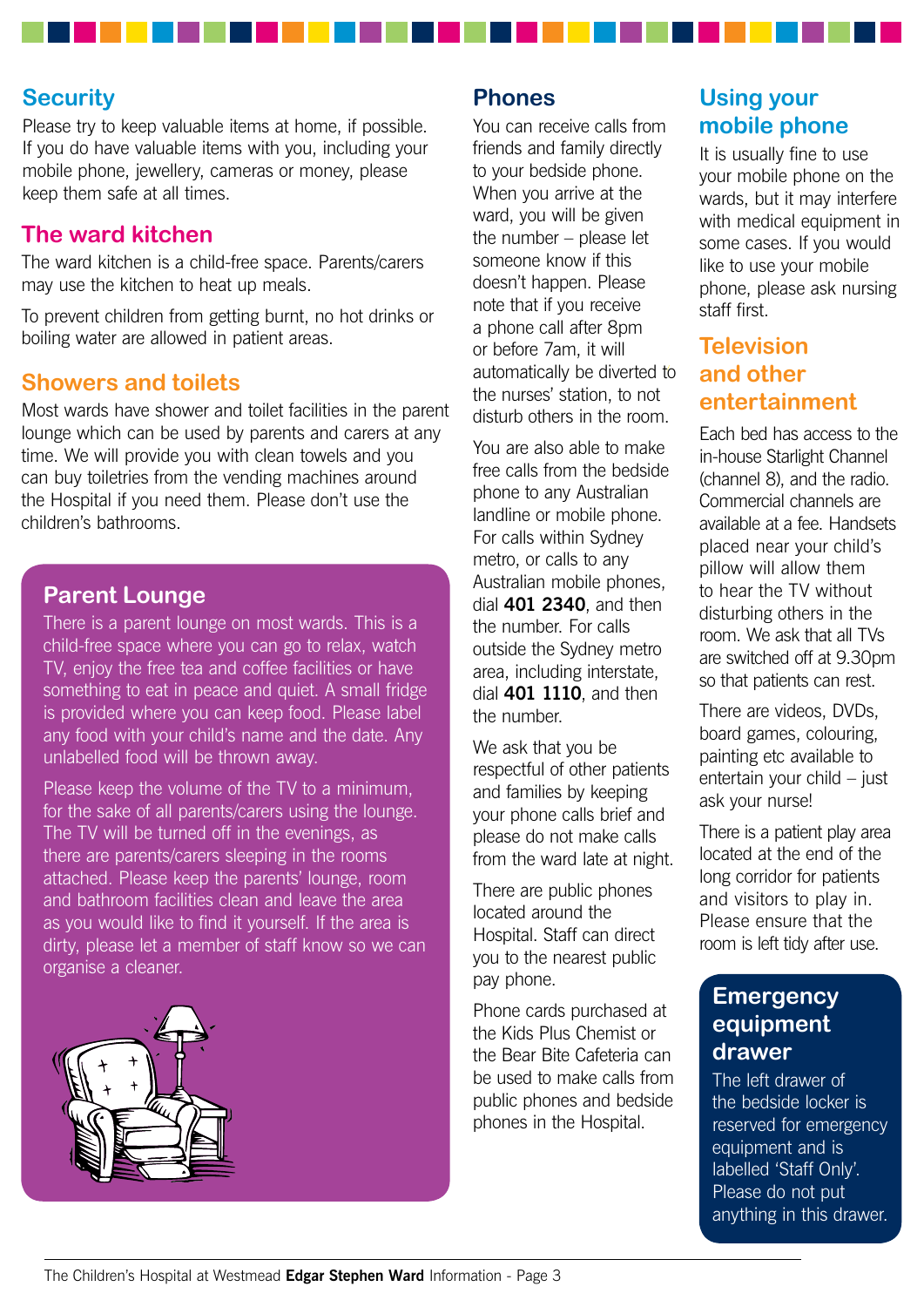### **Meals**

#### **Patient Meals**

Most patients receive a menu and can choose their meals (if your child has a short admission, they may not have the chance to do this). There are Dietary Assistants and Dietitians who are available to answer questions or help with any special dietary needs. A snack trolley for patients is located on each ward.

Never give food or drink to your child if there is a 'Nil by Mouth' or 'NBM' notice on the bed. This could be dangerous for your child. Please never give food or drink to any child other than your own.

#### **Meals for Parents**

Meals are not provided for parents free-of-charge. There are a number of places at the Hospital where snacks and meals can be purchased from early morning to late evening.

#### **On level two (street level):**

The Bear Brasserie Monday – Friday, 8am to 7pm

**Starbucks** Monday – Friday, 6am to 11pm

Saturday and Sunday, 7am to 10pm

#### **On level one:**

The Bear Bite Café Monday – Friday, 8am to 8pm

Saturday, Sunday and Public Holidays, 8.30am to 6.30pm

You are welcome to bring food onto the ward and store it in the fridge in the parents' lounge area. Please remember to mark food clearly with your name and the date.

Snacks can be purchased from a trolley that the Volunteers bring to each ward every weekday morning (except on public holidays). Snacks, drinks and other items, such as toiletries, are also available from vending machines around the Hospital.

#### **Bringing Food into the Hospital**

Food safety is important for you and your child. To stop bacteria spoiling food, food needs to be kept below 5°C or above 60°C, otherwise it can become spoiled and may cause food poisoning.

#### **If you bring food into the Hospital, please remember:**

- Hot food is difficult to keep hot, so it's better to chill the food overnight.
- Bring cold food or chilled food in an esky with ice. Remember, bacteria will multiply if the food is not kept consistently cold.
- Food can be reheated in the microwave on the ward. Please make sure it's thoroughly heated through before eating.

If you want to bring food in for your child, please talk to staff first, to make sure it won't interfere with your child's diet or treatment plan.



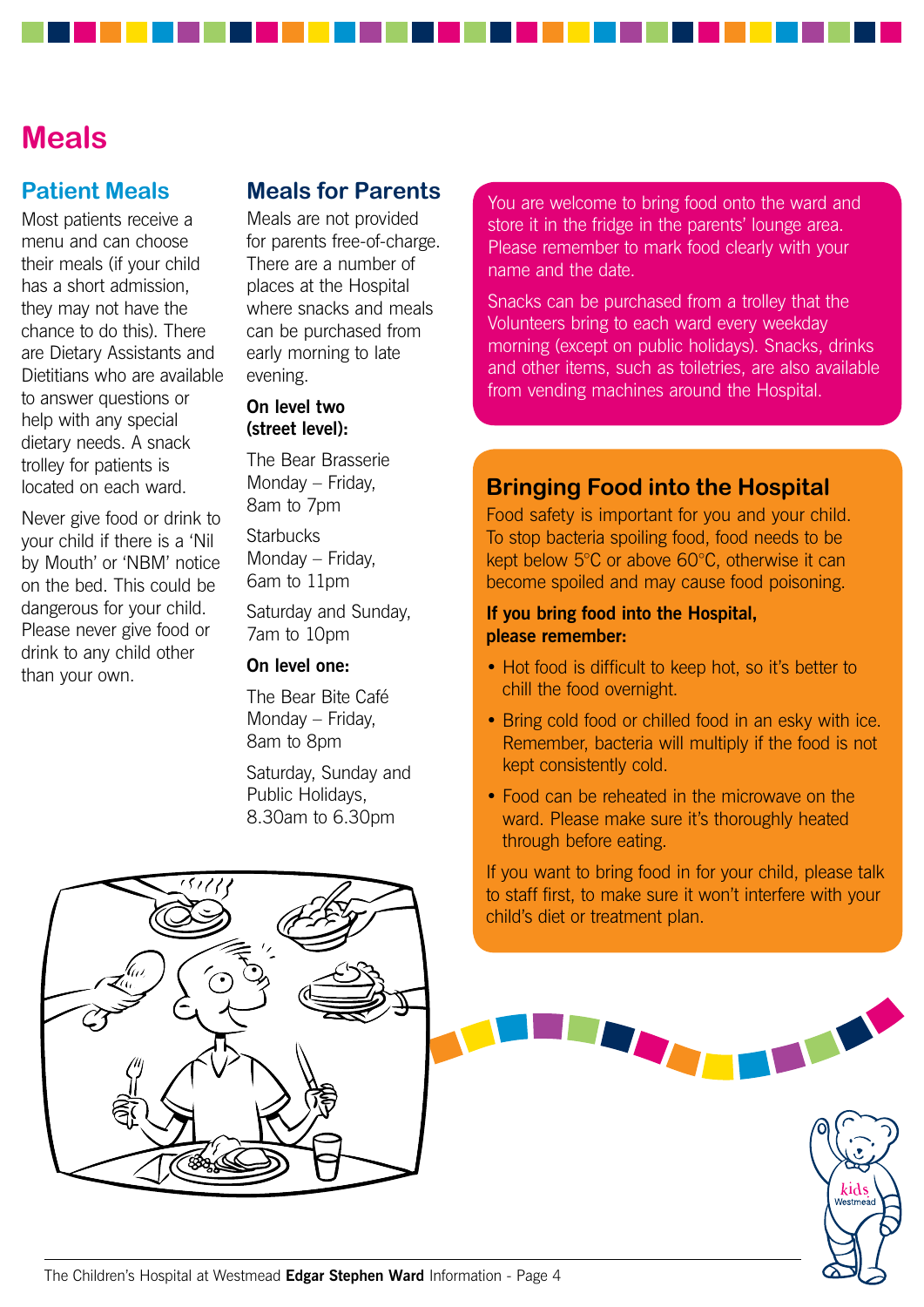## **Other services**

### **Patients' Friend**

The Patients' Friend is here to represent the interests of you and your child and, where appropriate, negotiate on your behalf. If you have an issue with any aspect of your child's hospitalisation, firstly please let a member of your child's health care team know. If you are not satisfied, please phone the Patients' Friend on (02) 9845 3535 or on extension 53535 from your bedside phone. The office of the Patient's Friend is on level two of the Hospital, next to Kids Health.

### **Accommodation**

You can stay overnight on a chair bed beside your child's bed. There is room for only one parent/ carer to stay by the child's bedside overnight. If this is a problem, please speak with the Nursing Unit Manager or Nurse in Charge of the shift.

All chair beds must be folded up in the morning for safety reasons. Please reuse the linen while you are staying at the Hospital.

Please make sure you're not blocking the emergency equipment drawer when you are sleeping in the chair bed.

A limited number of parent rooms are also available on most wards, for a nightly fee. These

rooms are allocated by the Nursing Unit Manager and, as availability is very limited, a number of factors are taken into account when a room is allocated.

You may also stay in the Parents' Hostel on level two of the Hospital. Rooms sleep up to two adults. To book a room, please phone the Parents' Hostel directly on (02) 9845 2958 or on extension 52958 from your bedside phone. There is a nightly fee to stay in the Hostel.

No other children can stay in the Hospital overnight, except if they have to be with you to be breastfed.

### **Sibling Care**

The Sibling Care Centre is located at the bottom of the ramp on level one. For a small fee, the Centre can provide childminding for the brothers and sisters of children who are in Hospital. The Centre is open seven days, 9am to 3pm Monday to Friday and 10am to 2pm most weekends and is staffed by trained volunteers. Please pack lunch if your child will be there during lunch-time. The Centre closes on Christmas Eve and reopens at the beginning of February each year. For bookings, please phone the Volunteer Service on (02) 9845 3840.



## **The Parent and Carer Resource Centre**

The Parent and Carer Resource Centre, located on level two of the Hospital, opposite Kids Health, is provided by the Carer Support Program.

The Centre has been designed by parents for parents. It provides a relaxing and homely environment where parents and carers can take a break and it is staffed by a team of trained Carer Support Volunteers who are dedicated to providing a friendly atmosphere and a listening ear.

The Resource Centre offers a range of free services to parents and carers and we will try to respond to any query or request. If you cannot make it into the Centre or prefer not to leave your child's bedside, our Volunteers can come to you to keep you company or to bring you carer or local information. Just phone 50580 from the bedside phone. For more information about the Parent and Carer Resource Centre, refer to the booklet *A Guide to The Children's Hospital at Westmead*.

#### **Volunteers**

Volunteers are available if you need someone to sit or play with your child when you can't be there. Ask the nursing staff or the ward clerk and they can arrange this service for you.

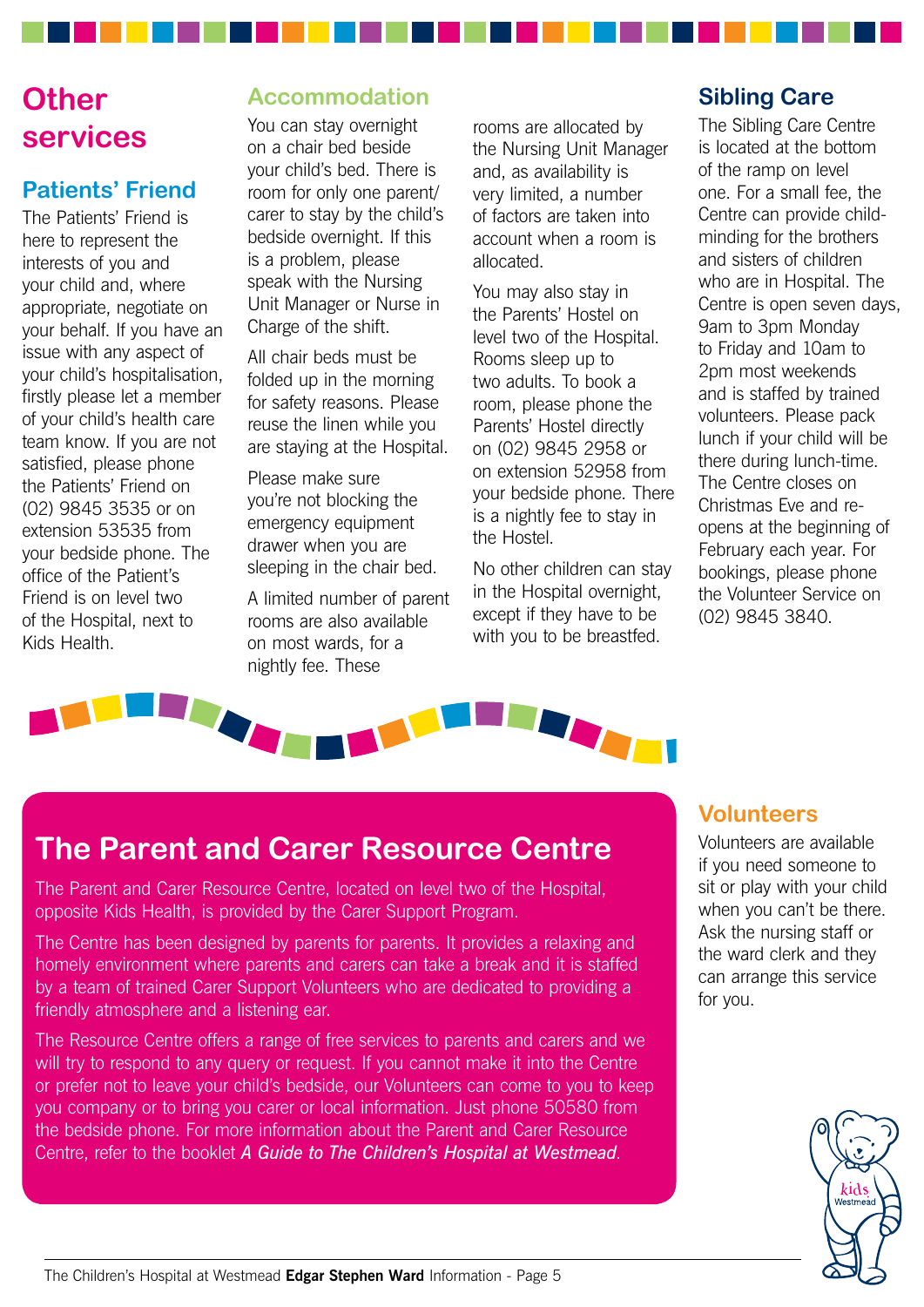### **Radio Bedrock and the Starlight Express Room**

Radio Bedrock and the Starlight Express Room are on level two of the Hospital (opposite Camperdown Ward).

You can go up to the Starlight Room to play video games, do art and craft or to just hang out. If you can't go to the Starlight Room you can call them on the bedside phone to request music or a movie or to enter one of the many competitions.

This area is a retreat for patients and is a 'doctorfree zone'.

The Starlight Express Room is open Monday to Friday, 10.30am – 5pm and Saturday, Sunday and public holidays,  $11$ am  $-$  4pm.



#### **Radio Bed Rock Studio (live interactive show)**

Monday to Friday, 6pm - 8pm

#### **Radio Bed Rock Song Request line (phone 53577)**

Monday to Friday, 10.30am - 5pm

Saturday and Sunday, 10.30am - 2.30pm

You can use this space to write down questions you have for any of the staff looking after you/your child or any information about your child you think they should know.

## **Discharge planning: getting ready to go home**

We will try to keep you informed of any plans we have to send your child home. Discuss your child's discharge plans early with their doctor so you are well informed and can make necessary arrangements with your family.

You will receive a discharge summary which will either be given to you before you go home or will be posted to you. If your child needs a follow up appointment, you may be given a phone number to make the appointment, or we may make the appointment on your behalf and phone you with the information. Please check with staff.

Staff will tell you if you need any medication for your child before going home, but you should also ask them about this.

#### **If your child is given new medication, make sure you fully understand how to give the medication and what side effects to look out for.**

Please let us know as soon as you can if there are any problems which may delay your child's discharge, such as lack of transport. As there are usually other patients waiting for a hospital bed, we can't allow your child to stay in the bed after they've been discharged. We may be able to help you with alternate arrangements, so please speak with staff if you have any issues.

There are facilities in the Hospital you can use while you're waiting to leave the Hospital, such as the Parent and Carer Resource Centre or the Kids Health bookshop, both on Level Two. Your nurse can give you more information.



The Children's Hospital at Westmead **Edgar Stephen Ward** Information - Page 6